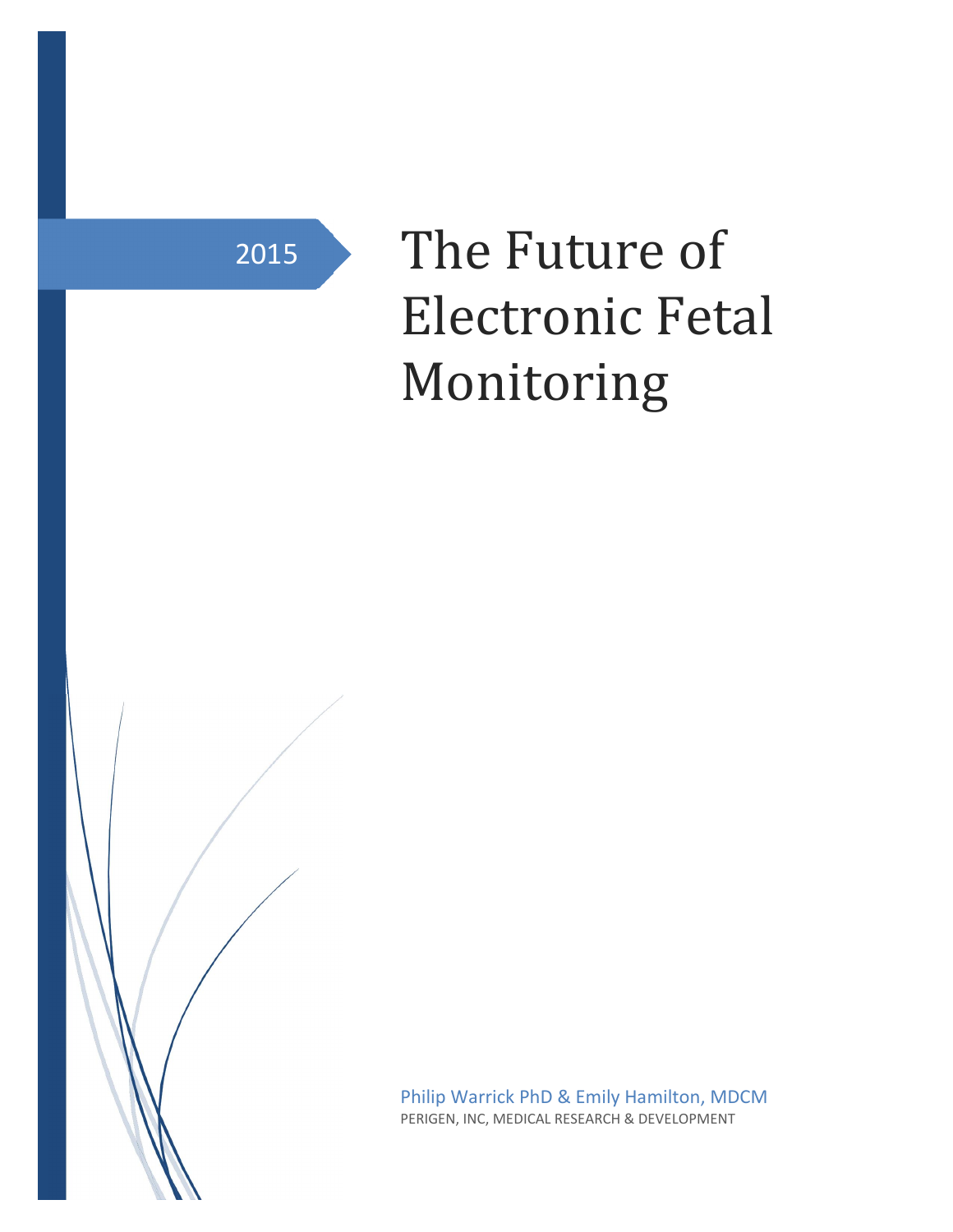## Summary

Starting from a description of the common practices in perinatal electronic fetal monitoring (EFM) in place today, this paper outlines promising new directions in EFM technologies and analysis that have the potential to improve detection of fetal distress during labour and delivery and thereby improve maternal and fetal outcomes.

## Introduction

Electronic fetal monitoring (EFM) began with the early devices and seminal studies of Hon et al. in the early 1960s (1) that measured fetal heart rate (FHR) and uterine pressure (UP), a procedure also known as cardiotocography (CTG). EFM became commonplace in modern obstetrics in the 1970s and 1980s – despite lacking the evidence of randomized control studies that are required for the introduction of medical devices into clinical practice today. Nevertheless EFM use has become a mainstay of current perinatal obstetrics for the detection of fetal distress due to acute hypoxia. This paper highlights its benefits and limitations while proposing new directions available with modern computing, signal processing and machine learning that have the potential to improve how EFM acquires, analyzes and interprets data.

## EFM Technologies

Standard fetal monitoring devices have changed little in recent decades. FHR is still calculated based on the identification of cardiac pulsation either non-invasively via an external Doppler ultrasound sensor or by means of a fetal ECG sensor on the fetal scalp. UP is measured directly with intrauterine pressure sensors or indirectly by using external sensors that measure abdominal wall tension.

## Standard EFM Analysis

Approaches to EFM analysis are embodied in guidelines by the major obstetrical governing bodies: the American Congress of Obstetricians and Gynecology (ACOG), the Royal College of Obstetricians and Gynecology (RCOG) and the International Federation of Gynecology and Obstetrics (FIGO). The fetal heart rate (FHR) is described in terms of:

- Baseline level, which describes the effectiveness of the heart as a pump (the cardiac output)
- Baseline variability which describes autonomic neural control of the heart (and ultimately implicates brain function)
- Decelerations and their relationship to maternal contraction. These indicate the sensitivity of the fetus to episodes of fetal oxygen-supply interruption due to umbilical-cord compression by maternal contraction
- Accelerations (generally associated with fetal movement and well-being).

Thresholds of these FHR characteristics defined in the guidelines assess the normality or 'nonreassuring' (that is, possibly hypoxic) state of the fetus.

Historically, clinicians estimated each of these parameters manually by visual inspection of a paper tracing printout. However, information technology advances have made central monitoring and digital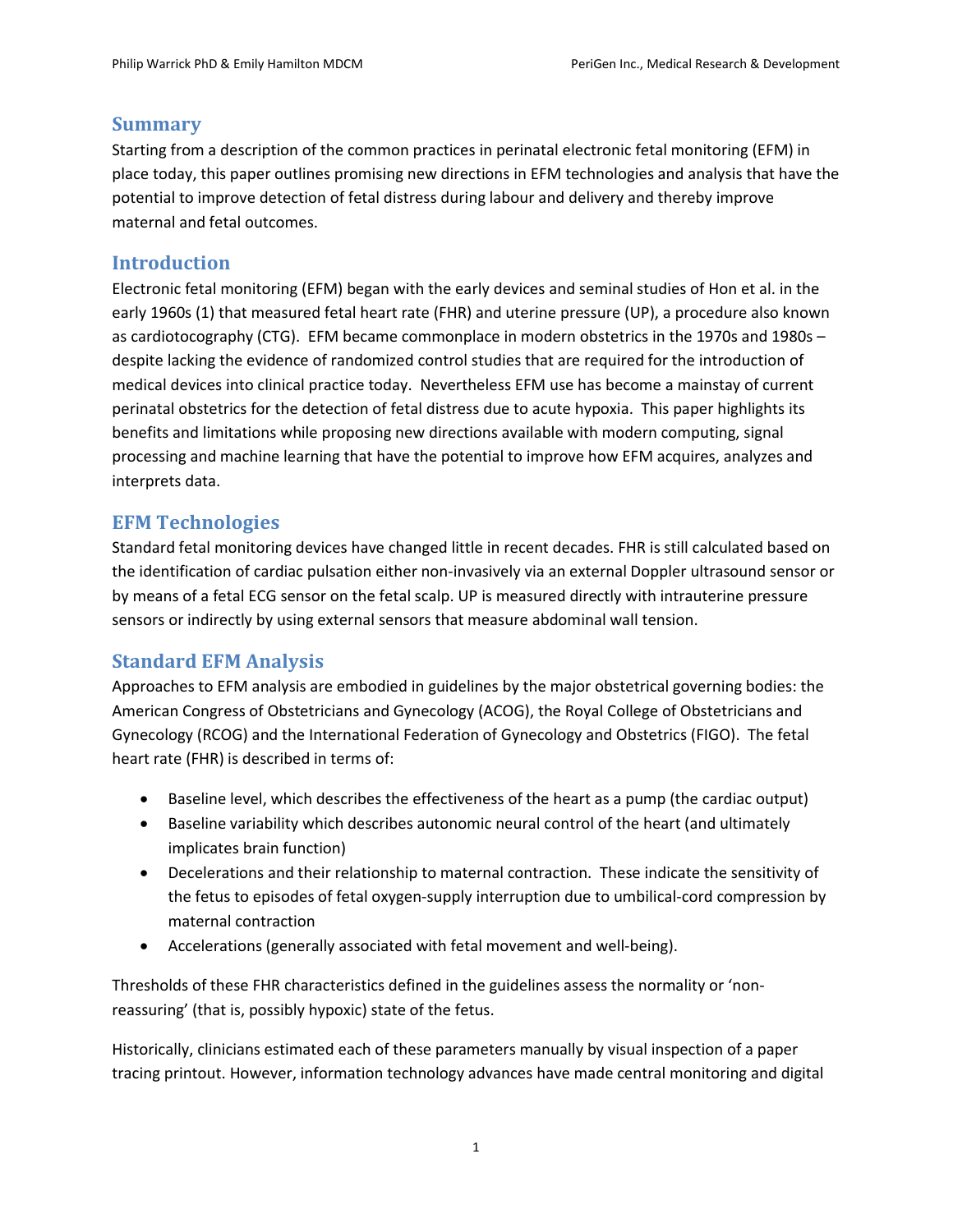archiving common in modern obstetrical departments and the ability to automatically detect and display these features in real-time is possible in selected systems (e.g., PeriCalm Patterns).

Clinical implementation of these guidelines to have been successful in some important areas, notably, the reduction in of hypoxic ischemic encephalopathy (HIE) (2,3). However EFM use has been heavily debated due to inter- and intra-subject variation in its interpretation, and the view that high falsepositive rates with EFM have contributed to the increase in cesarean section rates (4). Surprisingly, forty years after widespread introduction of EFM, very little is known about the real efficacy of FHR analysis based on guideline criteria. In fact, guideline features and thresholds have never been put to rigorous test to demonstrate that they are the most discriminating aspects of the FHR. Only recently have there been systematic studies using consistent, automated techniques that assess their performance in terms of sensitivity and specificity (11).

# Innovative Approaches to EFM Analysis

While these recent studies that establish estimates of performance using current accumulated clinical knowledge are important, the possibility to analyze the UP and FHR signals with modern signalprocessing techniques offers the potential to extract new discriminating information that has not been considered before. In addition, given an outcome criteria (such as fetal hypoxia), rapid developments in machine learning research have made it possible to select the most discriminating set of features from a larger set of correlated features. This will finally permit selecting features based on their information content rather than on clinical intuition and historical grounds.

Guideline-based FHR analysis focuses on features having direct correspondence to clinical understandings of FHR characteristics and clear visibility on the tracing. Signal-processing approaches that extract information from less-visible aspects of the FHR signal allow questions such as these to be addressed:

- 1) How is the fetus responding to uterine contractions?
- 2) Which is dominant--short-term or long-term variability (STV or LTV)?
- 3) Is the variability following simple cyclical patterns or it is less predictable?
- 4) What are the odds of a successful outcome if a 'non-reassuring' labour is allowed to continue naturally?

Clinicians' informal answers to these questions are refined by experience and form their ongoing overall 'situational-awareness' during labor and delivery. Visual inspection, however, offers limited ability to quantify such assessments comprehensively and consistently. New signal-processing techniques provide indices with clinically relevant information, but do so in more consistently in mathematical, statistical and probabilistic terms. We describe a few of these approaches below.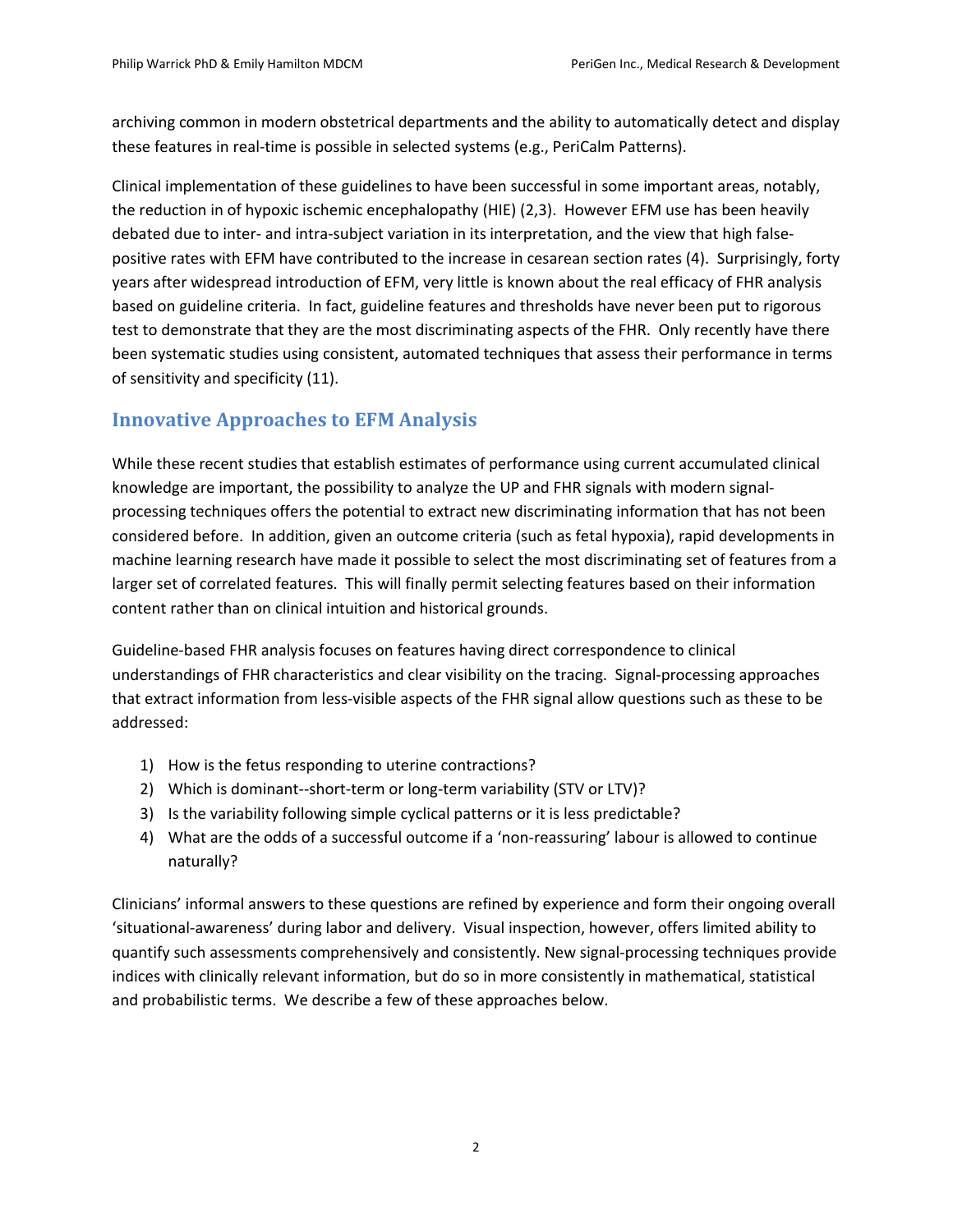#### System identification

PeriGen, a software company specializing in advanced obstetric decision-support, has recently proposed a new approach to FHR analysis, based on system-identification theory. It by-passes contraction and deceleration detection altogether and focuses directly on the dynamic relationship between uterine pressure (as an input) and the fetal heart rate (as an output). (17-18) Rather than delineating individual events, this mathematical method results in a succinct characterization of the overall response of the FHR to uterine pressure.

System identification analysis of FHR corresponds well to recognized fetal physiology. Many years ago the antepartum contraction stress test (CST) was used to unmask vulnerability for hypoxia by applying a controlled stress via contractions to determine if they induced decelerations, revealing a potentially compromised fetal-placental unit. (30-32) In many ways labor is the ultimate contraction stress test. Although the stress of contractions in labor is not controlled, uterine pressure can be measured. With system identification techniques it is possible to characterize the response of the fetal heart rate *relative* to the uterine contractions it experiences.

This novel approach is well-suited to current clinical practice. Although the fetal heart rate is subject to numerous influences, uterine pressure is the only input that is accessible by routinely used external monitoring; indeed, clinicians already interpret certain uterine pressure–fetal heart rate relationships (e.g., deceleration depth, shape and timing with respect to contraction) as indications of pathology. Accounting for measurement noise and artifact, we estimated linear system dynamics in terms of an impulse response function (IRF), a model that relates uterine pressure to very-low frequency FHR energy (below 0.03 Hz) , and is therefore complementary to other FHR components such as baseline and variability. From this IRF model we extracted two key parameters, *gain* and *delay,* that have direct clinical significan*ce. Gain* is an indication of the size of the FHR response, normally manifested as the depth of the deceleration relative to contraction amplitude. The *delay* is an indication of the timing of the response, normally observed as a lag between the on-set of the deceleration compared to the beginning of the contraction.

We have applied a machine learning method to consider the multiple factors including the IRF parameters, heart rate and variability parameters as well as trends over time in order to classify the tracing as normal or pathological. These statistical methods are well suited to biological systems where the relationships between the outcome state and many interrelated time dependent variables are not linear. In our study, the fetal heart rate response relative to uterine pressure response was very different in babies born with symptomatic metabolic acidosis compared to babies with normal gases at birth. This approach correctly classified more than half of the pathological cases, 1.5 hours before delivery with a false positive rate of 7.5%. Using the same dataset this method matched the sensitivity of a modern EFM feature-and-rule based approach and bettered its specificity by 15%. (18)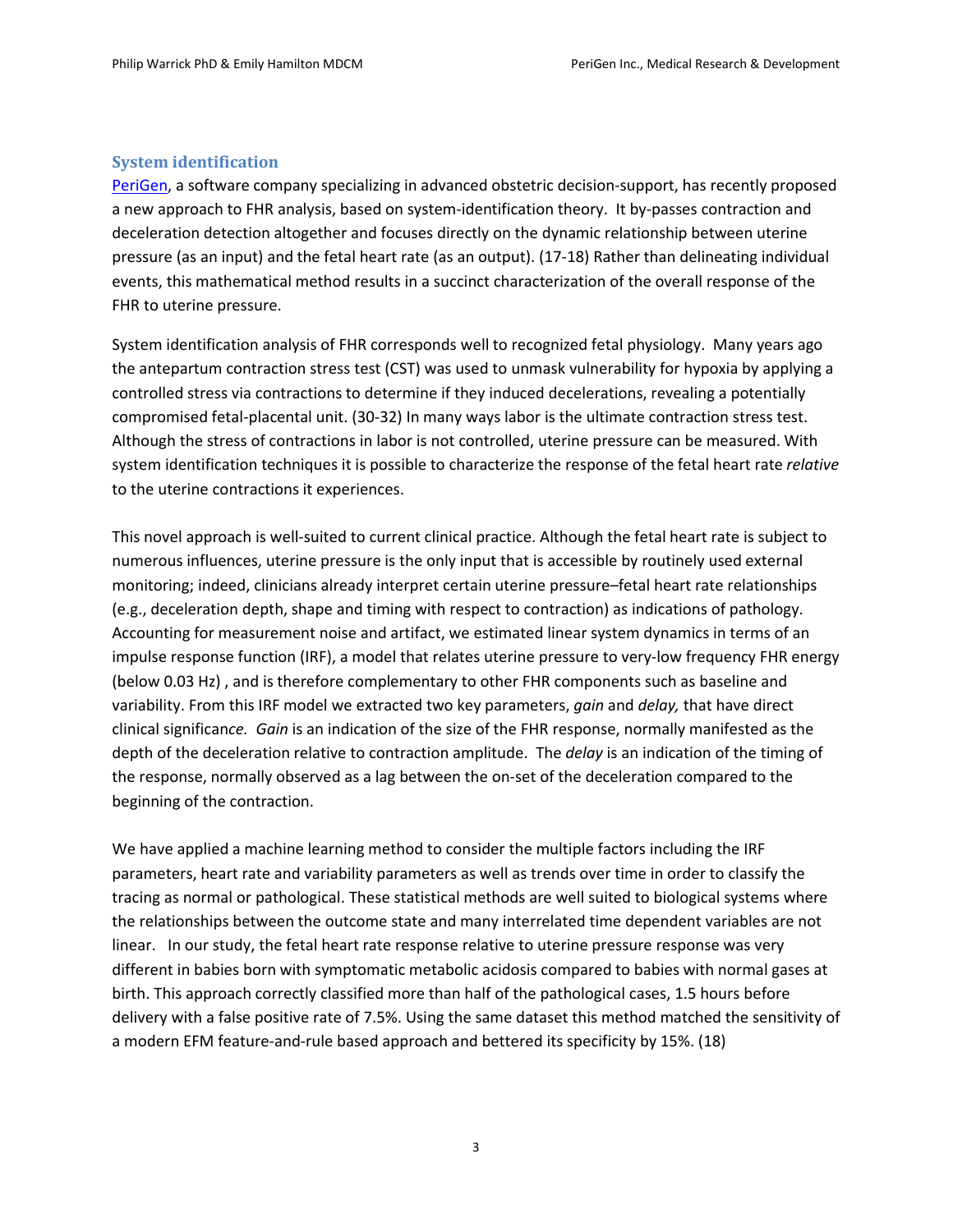#### New measures of heart-rate variability

It is known that fetal heart-rate variability (fHRV) contains frequency components over a wide range of frequencies from 30mHz to 1Hz and beyond, with the lower frequency spectrum generally being a marker of sympathetic neural activity while the higher spectrum is mediated by the parasympathetic system (19,20). While some conventional measures of variability such as STV and LTV do account for some of these different frequency characteristics, linear power spectral analysis gives a more complete picture of the relative contributions of the two neural components, leading to use of the LF/HF power ratio of the fHRV, an index which is widely used in adult studies.

There is also much interest in non-linear fHRV measures, especially those addressing the regularity (or its opposite, the randomness or *entropy*) of the variability, also stemming from studies of adult HRV. These measures quantify the degree of steadiness or change of the variability over time. There have been numerous studies that show some discrimination of fetal distress cases using approximate entropy (ApEn), with non-healthy fetus showing more irregular patterns (20,21). Recent contributions using fractal analysis (22) or the scattering transform (23) generalize this analysis further. Fractal analysis measures in one parameter how the frequency spectrum is distributed, without use of an explicit frequency threshold to distinguish LF and HF. In a similar way, the scattering transform measures in a few succinct parameters the 'burstiness' or 'intermittency' of the fHRV with non-healthy fetus tending to be more intermittent.

#### Probabilistic Approaches

Timing and persistence of standard FHR parameters is assessed mentally by clinicians, but is difficult to model and quantify in automated systems. A recent work used Bayesian theory and sequences of FHR features to determine a probability of abnormality (29). In doing so, the short-term and long-term characteristics of the FHR are simultaneously assessed. The incorporation of timing in these probabilistic approaches, also called 'generative', distinguish themselves from 'discriminative' approaches which tend to make decisions sequentially and at one time scale without regard for the context of the decision time (i.e. the past history preceding the decision moment). These two approaches are not mutually exclusive and combining their strengths is the focus of considerable research (18).

#### Antenatal Monitoring

Fetal monitoring in the antenatal period is already routinely performed for certain high-risk pregnancies after the 26<sup>th</sup> week during the non-stress test (NST), which measures the FHR response to fetal movement during brief in-patient monitoring (20-40 min). Whereas perinatal monitoring is focussed on avoiding acute hypoxia, antenatal monitoring aims to detect more chronic hypoxia that may have fetal developmental repercussions during pregnancy. With more readily available in-patient access to antenatal EFM as well as the advent of wearable sensors, antenatal monitoring has implications for more informative developmental studies. This is currently being done for select patient groups such as those with reduced fetal movements after the  $24<sup>th</sup>$  week. (28)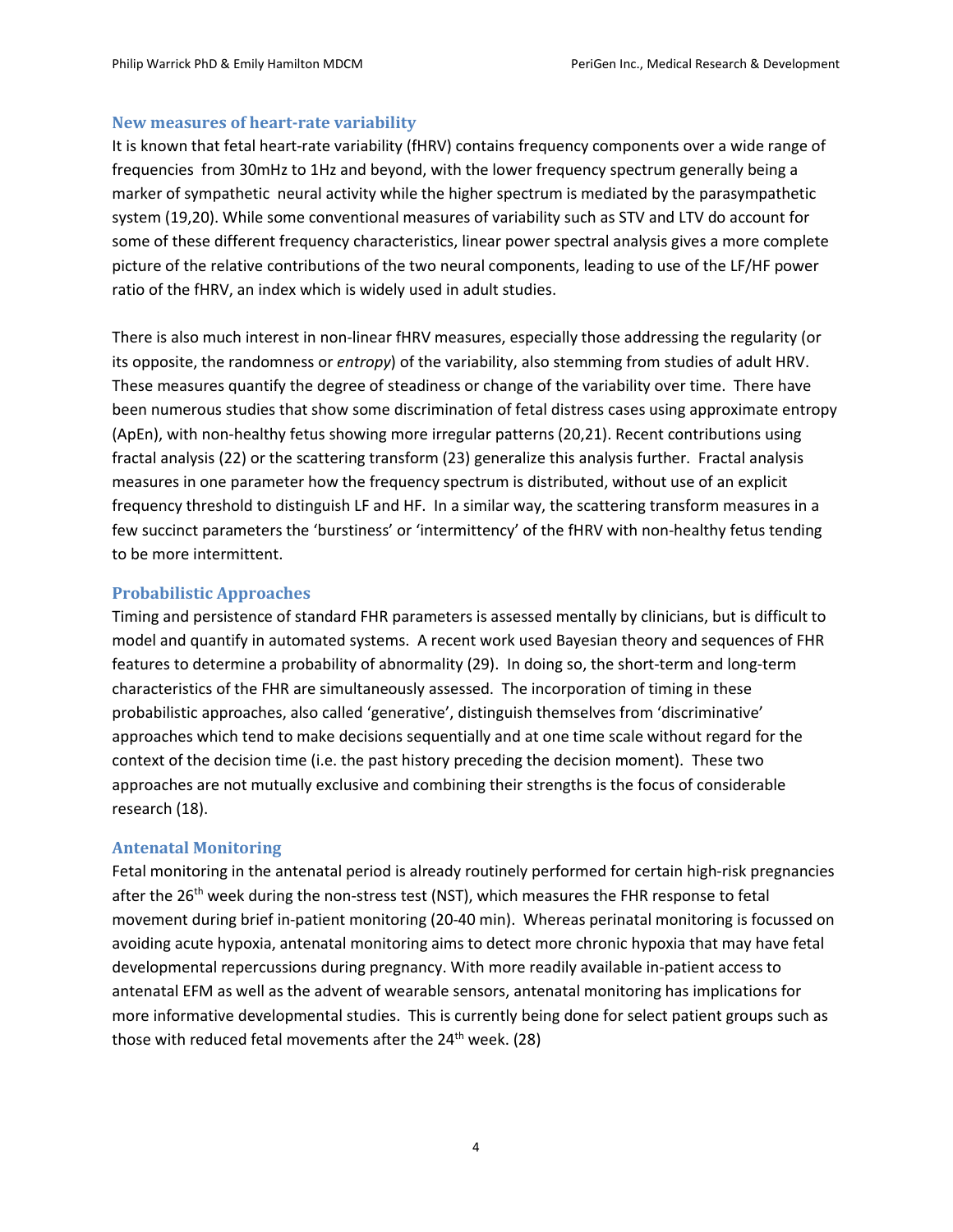## Innovative Developments in Monitoring

#### Fetal Electrocardiogram (fECG)

Electrodes placed on the surface of the maternal abdomen can detect changes in the electromagnetic field that arise from uterine contractions and from the fetal heart. The changes induced by the beating fetal heart are relatively weak given its size and are mixed with changes from maternal heart beats and other contracting muscles. It is therefore a challenging engineering problem to isolate the fetal cardiac signal and characterize the ECG—that is, detecting its morphology and critical electrical timing events (i.e., the PQRST complex). (5, 6)

The cardiac cycle time, or R-R interval, is not available from conventional fetal monitors. To improve signal-to-noise ratios with Doppler sensors, heart rate--the inverse of the cycle time—is averaged over several seconds and the R-R intervals are not retained. This is also true for scalp electrodes which acquire cleaner signals. Preserving this R-R information would be helpful to better characterize shortterm fetal heart rate variability. Furthermore, detecting all the ECG complex events could provide features that help discriminate fetuses with significant hypoxia.

These electrodes can also detect maternal uterine contraction and map its propagation, a measurement called electrohysterography (EHG). This is a different sensor than the strain-gauge approach used in the tocogram of conventional EFM. Euliano et al found that EHG propagated with less fundal dominance in mothers with active phase arrest of dilation compared to mothers with vaginal delivery (9). Lucovnik et al. have also used EHG to distinguish preterm labor from false labor. (10)

#### *ST Segment Analysis (STAN)*

The ST segment of the fECG has a particularly long history in the search for methods to detect fetal acidemia. Relying on ECG obtained from direct scalp electrodes, the STAN algorithm (Neoventa) defines an ST event as an elevation in the relative amplitudes of the T-wave and QRS complex (the T/QRS ratio) or as an ST segment morphology that is biphasic. (7)

To date there have been 6 country-specific prospective randomised clinical trials using ST segment technology and a number of observational studies. Results have not been consistent across the RCTs with respect to rates of operative delivery and reduction in measures of metabolic acidemia. In some studies (UK, Swedish) the operative interventions decreased in the STAN group and in others it did not (Finnish, French, Dutch, US). (8, 12-16) Outcomes related to metabolic acidosis were defined differently across the studies. Again an inconsistent pattern was seen, with reductions in metabolic acidosis related outcomes reported in some studies (Swedish, Dutch) but unchanged in others (Finnish, French and US) and borderline in another (UK). The largest and most recent US RCT with an enrollment of over 11,000 women concluded that ST segment analysis used as an adjunct to EFM did not improve perinatal outcomes or decrease operative-delivery rates.

The disparity in results may be partially explained by differing national clinical protocols in the studies that affect intervention, notably concerning fetal blood sampling and acceptable cesarean section rates. The former is the most definitive test of intrapartum acid base status and its use would strongly affect outcome irrespective of the method of fetal surveillance. Fetal blood sampling rates varied greatly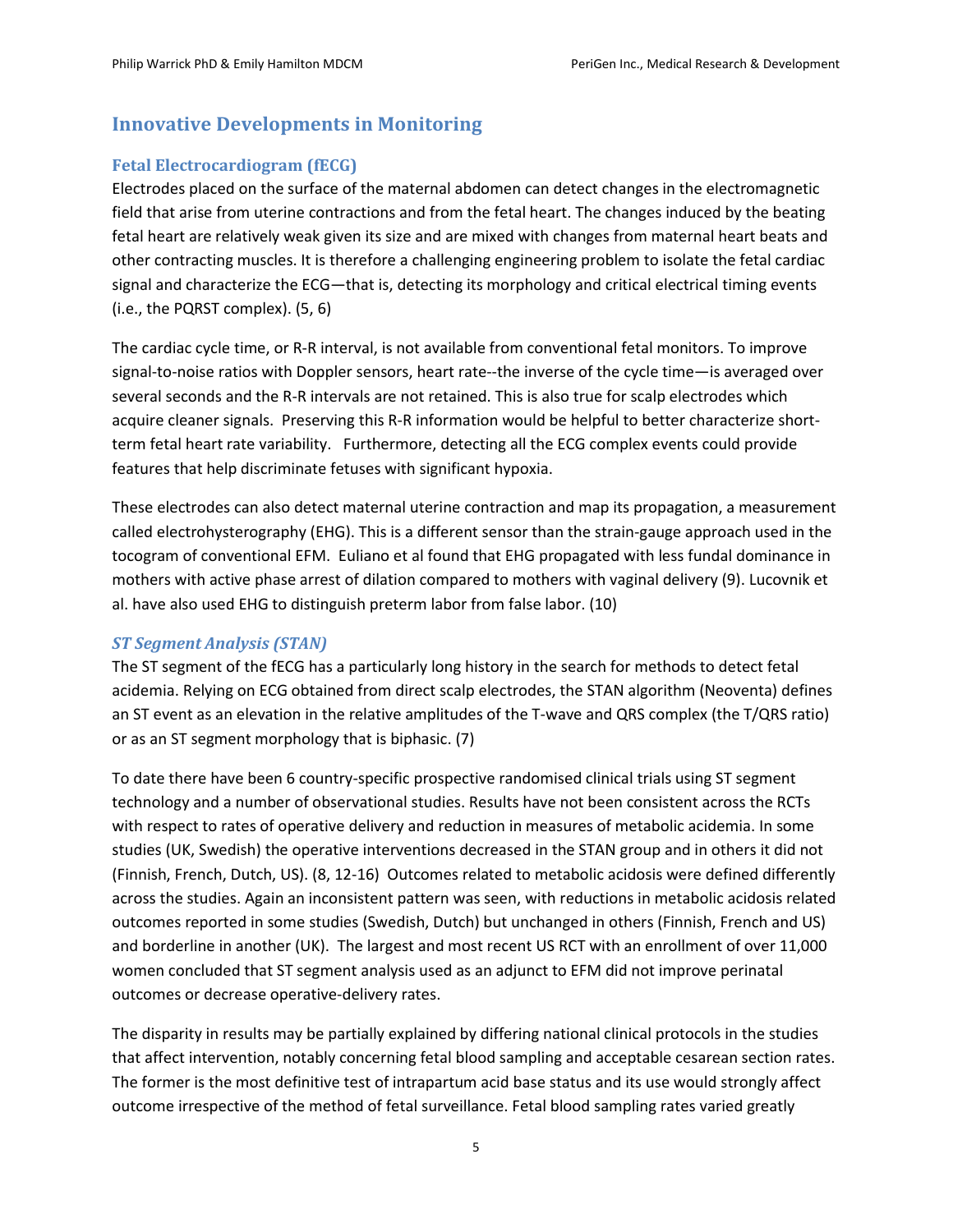across these studies--it is rarely performed in North America--and even within study arms. In addition, North American cesarean rates are much higher. Finally, adherence to an ST-segment specific protocol with focused educational efforts was part of the study protocol and the success of these critical aspects also affected study outcomes.

#### Fetal Magnetocardiogram (fMCG)

In the area of antenatal monitoring, an important problem during early development is that smaller fetal cardiac dimensions generate smaller-amplitude events that are more difficult to detect electrically (with fECG) or electroacoustically (with Doppler ultrasound). For this reason, fetal magnetocardiogram (fMCG), sensitive to minute changes in the electromagnetic field, is used in a few selected hospitals in the world to measure fetal cardiac development after the  $24<sup>th</sup>$  week (26). First reported in 1974 (27), it can detect the lower amplitude R-waves of early fetal cardiology and do so with high temporal resolution (< 1ms), which make it an excellent choice for fHRV study. In addition, it can detect the cardiac time intervals including the systolic time intervals (STI). However, MCG devices are large and costly, requiring specialized installation including electromagnetic shielding for adequate signal quality and therefore even when available, applicability is generally limited to select high-risk pregnancy groups.

#### Cardiac-Valve Timing from Doppler

An innovative use of Doppler ultrasound technology, the same used for extracting the FHR in EFM, is to measure the timing of cardiac valve movement (24). Rather than only observing events associated with the propagation of the cardiac electrical fields, as with a typical ECG, these measure assess the electromechanical coupling of the heart. Four events during the cardiac cycles are detected with this technique, corresponding to the opening and closing of the mitral and aortic valves. Among these valve timing intervals, the STI during the early QRST complex are considered the most clinically relevant measures of myocardial function. For example, a prolonged pre-ejection period (PEP), the time between the onset of the Q wave and the opening of the aortic valve, has been correlated with early hypoxia and acidosis of the fetal myocardium (25). Assessment of the discriminating power of this information--and comparison with time-interval indices extracted from the fECG complex alone--will require larger clinical studies that include hypoxic cases.

#### Future directions

Introduction of these new methods will first require better quantitative estimates of current clinical performance using systematically interpreted classical FHR measures. From this reference point, it is possible to assess the value added by information from more subtle yet mathematically rich FHR features. The final step is to translate these indices into clinical terms with physiological significance, to enhance what the clinician already is doing, or to introduce novel information that pushes the state of the art in assessing perinatal fetal state. Automated-decision support systems that account for the best of current clinical knowledge and incorporate information from these new techniques are poised to enable richer and more consistent perinatal analysis--within hospitals and among hospitals--in ways that improve fetal and maternal outcomes.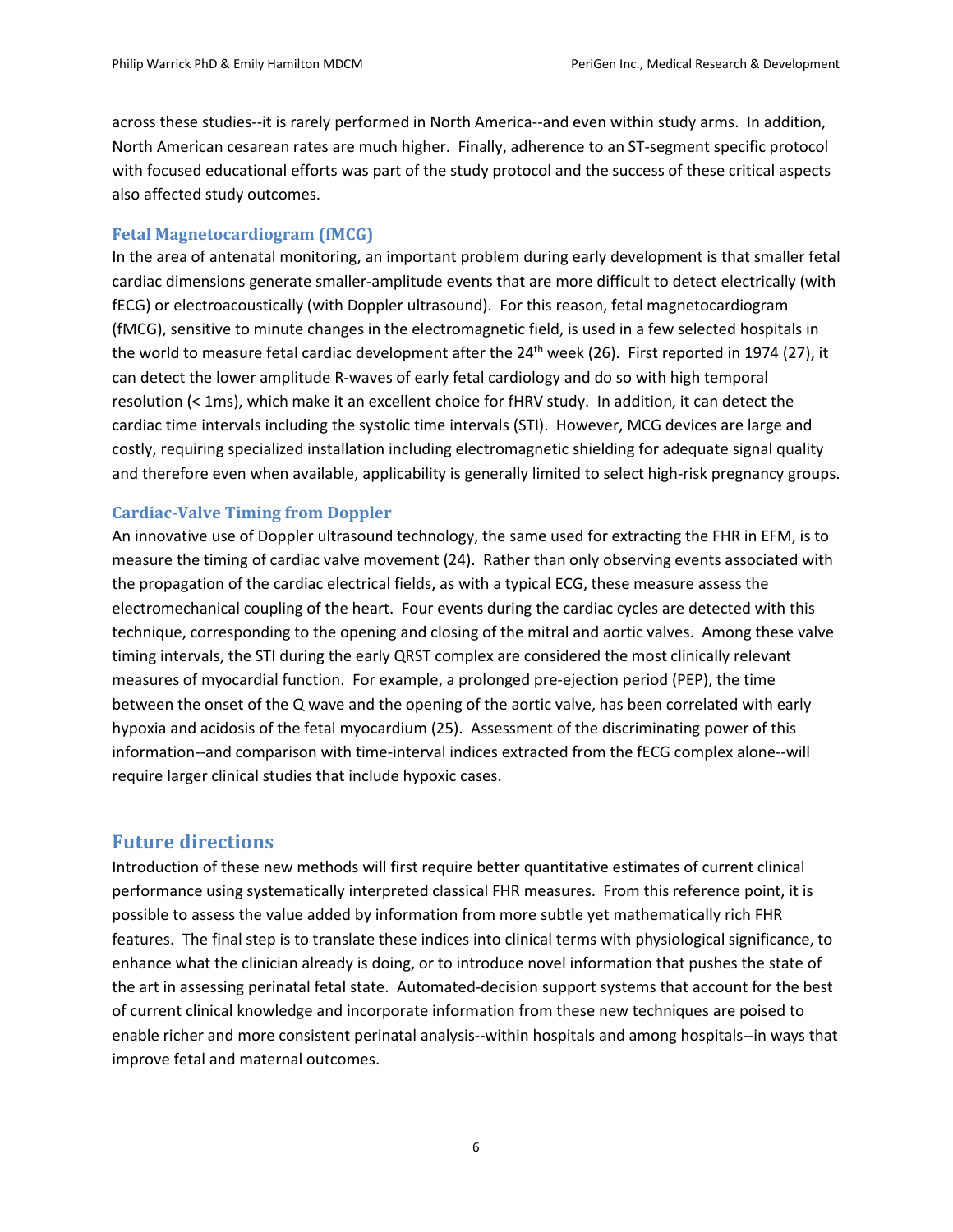# **Bibliography**

1. Hon, B. & Lee, S. Electronic evaluation of fetal heart rate. Patterns preceding fetal death: further observations, Am. J. Obstet. Gynecol, 1963, 87, 814-826

2. Hull J, Dodd KL. Falling incidence of hypoxic-ischaemic encephalopathy in term infants. Br J Obstet Gynaecol. 1992 May;99(5):386-91.

3. Smith J, Wells L, Dodd K. The continuing fall in incidence of hypoxic-ischaemic encephalopathy in term infants. BJOG. 2000 Apr;107(4):461-6.

4. Draper ES, Kurinczuk JJ, Lamming CR, Clarke M, James D, Field D. A confidential enquiry into cases of neonatal encephalopathy. Arch Dis Child Fetal Neonatal Ed. 2002;87(3):F176-80.

5. Clifford G, Sameni R, Ward J, Robinson J, Wolfberg AJ. Clinically accurate fetal ECG parameters acquired from maternal abdominal sensors. Am J Obstet Gynecol. 2011 Jul;205(1):47.e1-5. Epub 2011 Mar 5

6. Graatsma EM, Jacod BC, van Egmond LA, Mulder EJ, Visser GH. Fetal electrocardiography: feasibility of long-term fetal heart rate recordings. BJOG. 2009 Jan;116(2):334-7

7. Rosen KG, Amer-Wahlin I, Luzietti R, Noren H. Fetal ECG waveform analysis. Best Pract Res Clin Obstet Gynaecol 2004; 18:485-514.

8. Belfort, M. A.; Saade, G. R.; Thom, E.; Blackwell, S. C.; Reddy, U. M.; Thorp, J. M.; Tita, A. T.; Miller, R. S.; Peaceman, A. M.; McKenna, D. S.; Chien, E. K.; Rouse, D. J.; Gibbs, R. S.; El-Sayed, Y. Y.; Sorokin, Y.; Caritis, S. N. & VanDorsten, J. P. A Randomized Trial of Intrapartum Fetal ECG ST-Segment Analysis New England Journal of Medicine, 2015, 373, 632-641.

9. Euliano NR, Principe J, Edwards RK. Spatiotemporal electrohysterography patterns in normal and arrested labor. Am J Obstet Gynecol. 2009 Jan;200(1):54.e1-7.

10. Lucovnik M, Maner WL, Chambliss LR, Blumrick R, Balducci J, Novak-Antolic Z, Garfield RE. Noninvasive uterine electromyography for prediction of preterm delivery. Am J Obstet Gynecol. 2011 Mar;204(3):228.e1-10. Epub 2010 Dec 8.

11. Elliott C, Warrick PA, Graham E, and Hamilton EF. Graded classification of fetal heart rate tracings: Association with neonatal metabolic acidosis and neurologic morbidity. Am J Obstet Gynecol. 2009 Aug 27.

12. Westgate J, Harris M, Curnow JS, Greene KR.Plymouth randomized trial of cardiotocogram only versus ST waveform plus cardiotocogram for intrapartum monitoring in 2400 cases.Am J Obstet Gynecol. 1993 Nov;169(5):1151-60.

13. Amer-Wåhlin I, Hellsten C, Norén H, Hagberg H, Herbst A, Kjellmer I, Lilja H, Lindoff C, Månsson M, Mårtensson L, Olofsson P, Sundström A, Marsál K. Cardiotocography only versus cardiotocography plus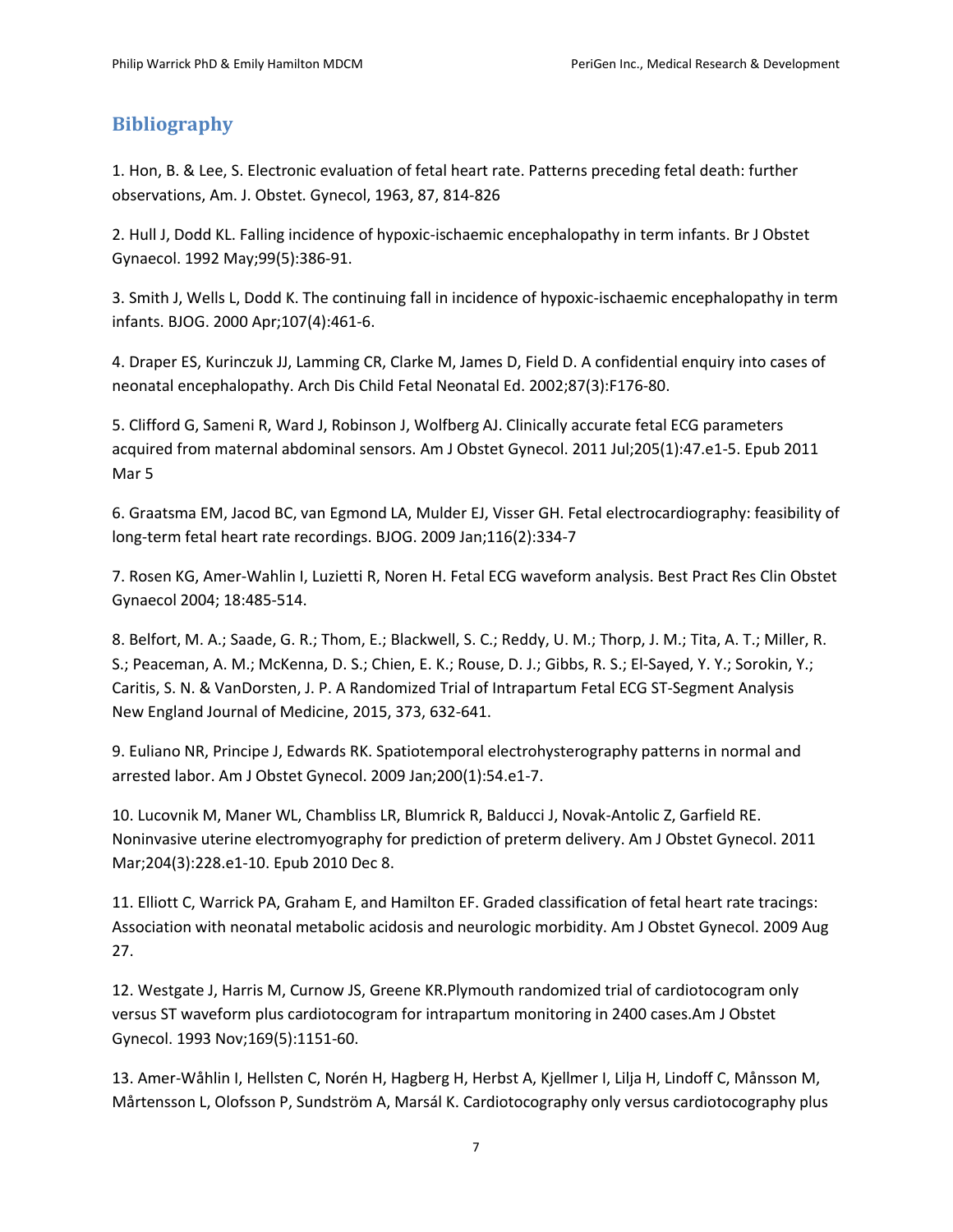ST analysis of fetal electrocardiogram for intrapartum fetal monitoring: a Swedish randomised controlled trial. Lancet. 2001 Aug 18;358(9281):534-8.

14. Ojala K, Vääräsmäki M, Mäkikallio K, Valkama M, Tekay A. A comparison of intrapartum automated fetal electrocardiography and conventional cardiotocography--a randomised controlled study. BJOG. 2006 Apr;113(4):419-23.

15. Vayssière C, David E, Meyer N, Haberstich R, Sebahoun V, Roth E, Favre R, Nisand I, Langer B. A French randomized controlled trial of ST-segment analysis in a population with abnormal cardiotocograms during labor. Am J Obstet Gynecol. 2007 Sep;197(3):299.e1-6.

16. Westerhuis ME, Visser GH, Moons KG, van Beek E, Benders MJ, Bijvoet SM, van Dessel HJ, Drogtrop AP, van Geijn HP, Graziosi GC, Groenendaal F, van Lith JM, Nijhuis JG, Oei SG, Oosterbaan HP, Porath MM, Rijnders RJ, Schuitemaker NW, Sopacua LM, van der Tweel I, Wijnberger LD, Willekes C, Zuithoff NP, Mol BW, Kwee A. Cardiotocography plus ST analysis of fetal electrocardiogram compared with cardiotocography only for intrapartum monitoring: a randomized controlled trial.Obstet Gynecol. 2010 Jun;115(6):1173-80. Erratum in: Obstet Gynecol. 2011 Feb;117(2 Pt 1):412.

17. Warrick PA, Hamilton EF, Precup D, Kearney RE. Identification of the dynamic relationship between intrapartum uterine pressure and fetal heart rate for normal and hypoxic fetuses. IEEE Trans Biomed Eng. 2009 Jun;56(6):1587-97. Epub 2009 Feb 20.

18. Warrick PA, Hamilton EF, Precup D, Kearney RE. Classification of normal and hypoxic fetuses from systems modeling of intrapartum cardiotocography. IEEE Trans Biomed Eng. 2010 Apr;57(4):771-9

19. Cerutti, S.; Civardi, S.; Bianchi, A.; Signorini, M.; Ferrazzi, E. & Pardi, G., Spectral analysis of antepartum heart rate variability, Clin. Phys. Physiol. Meas., 1989, 10, 27-31.

20. Signorini, M.; Magenes, G.; Cerutti, S. & Arduini, D., Linear and nonlinear parameters for the analysis of fetal heart rate signal from cardiotocographic recordings, IEEE Transactions on Biomedical Engineering, 2003, 50, 365-374.

21. Ferrario, M.; Signorini, M.; Magenes, G. & Cerutti, S., Comparison of entropy-based regularity estimators: application to the fetal heart rate signal for the identification of fetal distress, IEEE Transactions on Biomedical Engineering, 2006, 53, 119-125 .

22. Doret, M.; Spilka, J.; Chudacek, V.; Gonçalves, P. & Abry, P., Fractal Analysis and Hurst Parameter for Intrapartum Fetal Heart Rate Variability Analysis: A Versatile Alternative to Frequency Bands and LF/HF Ratio, PLOS ONE, Public Library of Science, 2015, 10.

23. Chudacek, V.; Anden, J.; Mallat, S.; Abry, P. & Doret, M., Scattering Transform for Intrapartum Fetal Heart Rate Variability Fractal Analysis: A Case-Control Study, Biomedical Engineering, IEEE Transactions on, 2014, 61, 1100-1108.